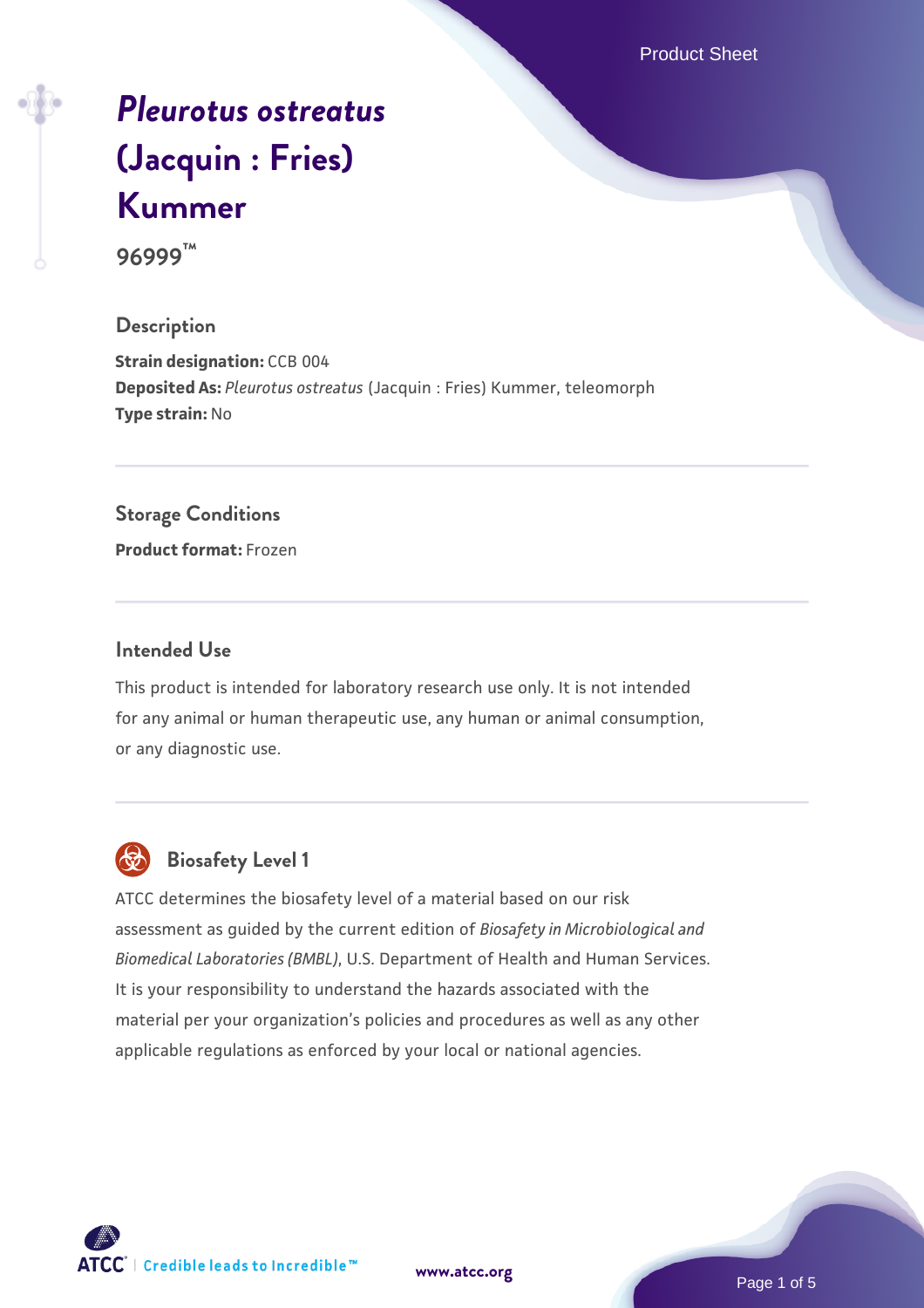#### **[Pleurotus ostreatus](https://www.atcc.org/products/96999) [\(Jacquin : Fries\) Kummer](https://www.atcc.org/products/96999)** Product Sheet **96999**

ATCC highly recommends that appropriate personal protective equipment is always used when handling vials. For cultures that require storage in liquid nitrogen, it is important to note that some vials may leak when submersed in liquid nitrogen and will slowly fill with liquid nitrogen. Upon thawing, the conversion of the liquid nitrogen back to its gas phase may result in the vial exploding or blowing off its cap with dangerous force creating flying debris. Unless necessary, ATCC recommends that these cultures be stored in the vapor phase of liquid nitrogen rather than submersed in liquid nitrogen.

# **Certificate of Analysis**

For batch-specific test results, refer to the applicable certificate of analysis that can be found at www.atcc.org.

# **Growth Conditions**

**Medium:**  [ATCC Medium 200: YM agar or YM broth](https://www.atcc.org/-/media/product-assets/documents/microbial-media-formulations/2/0/0/atcc-medium-200.pdf?rev=ac40fd74dc13433a809367b0b9da30fc) **Temperature:** 24°C

# **Material Citation**

If use of this material results in a scientific publication, please cite the material in the following manner: *Pleurotus ostreatus* (Jacquin : Fries) Kummer (ATCC 96999)

## **References**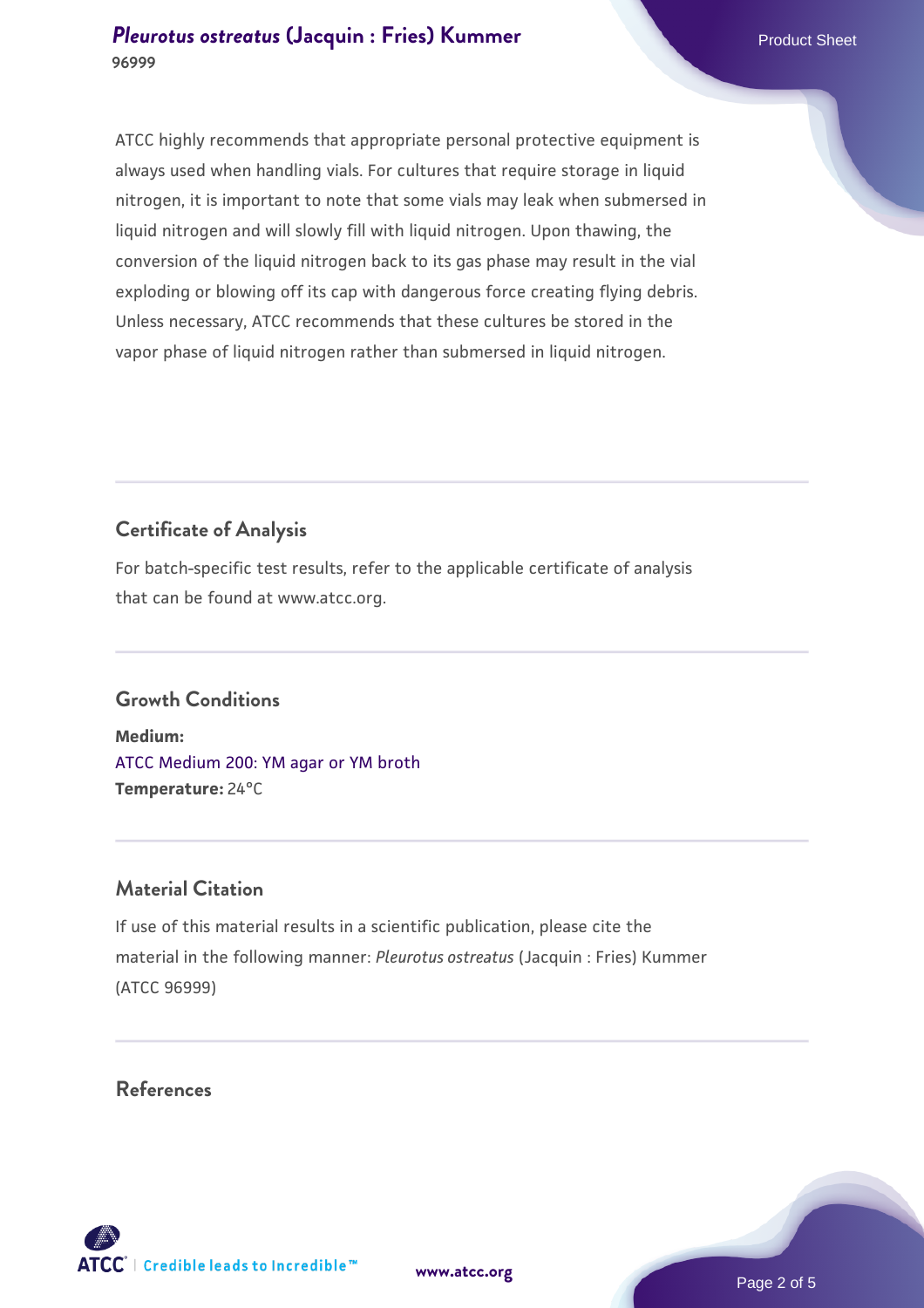#### **[Pleurotus ostreatus](https://www.atcc.org/products/96999) [\(Jacquin : Fries\) Kummer](https://www.atcc.org/products/96999)** Product Sheet **96999**

References and other information relating to this material are available at www.atcc.org.

#### **Warranty**

The product is provided 'AS IS' and the viability of ATCC® products is warranted for 30 days from the date of shipment, provided that the customer has stored and handled the product according to the information included on the product information sheet, website, and Certificate of Analysis. For living cultures, ATCC lists the media formulation and reagents that have been found to be effective for the product. While other unspecified media and reagents may also produce satisfactory results, a change in the ATCC and/or depositor-recommended protocols may affect the recovery, growth, and/or function of the product. If an alternative medium formulation or reagent is used, the ATCC warranty for viability is no longer valid. Except as expressly set forth herein, no other warranties of any kind are provided, express or implied, including, but not limited to, any implied warranties of merchantability, fitness for a particular purpose, manufacture according to cGMP standards, typicality, safety, accuracy, and/or noninfringement.

#### **Disclaimers**

This product is intended for laboratory research use only. It is not intended for any animal or human therapeutic use, any human or animal consumption, or any diagnostic use. Any proposed commercial use is prohibited without a license from ATCC.

While ATCC uses reasonable efforts to include accurate and up-to-date information on this product sheet, ATCC makes no warranties or representations as to its accuracy. Citations from scientific literature and patents are provided for informational purposes only. ATCC does not warrant

**[www.atcc.org](http://www.atcc.org)**



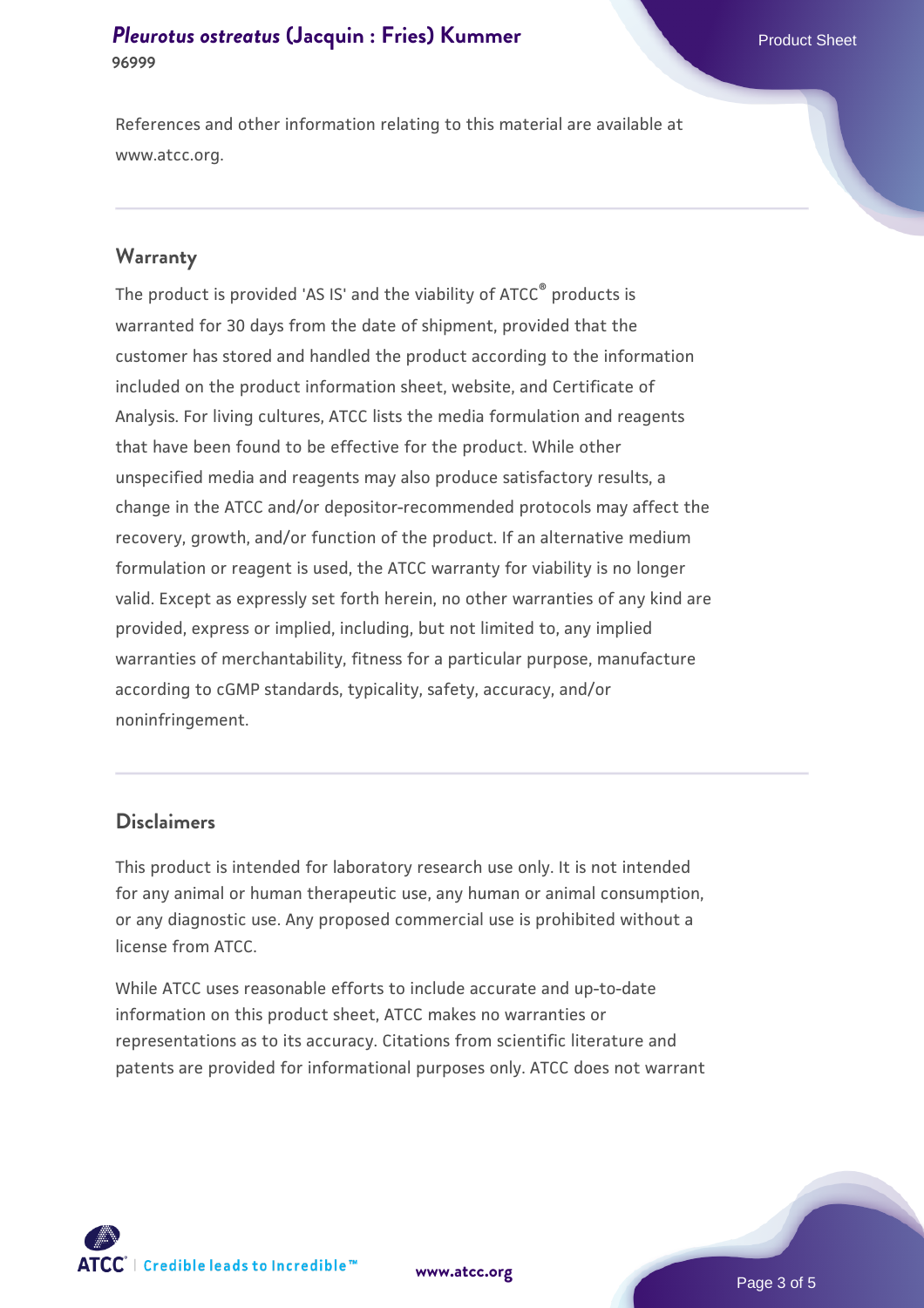that such information has been confirmed to be accurate or complete and the customer bears the sole responsibility of confirming the accuracy and completeness of any such information.

This product is sent on the condition that the customer is responsible for and assumes all risk and responsibility in connection with the receipt, handling, storage, disposal, and use of the ATCC product including without limitation taking all appropriate safety and handling precautions to minimize health or environmental risk. As a condition of receiving the material, the customer agrees that any activity undertaken with the ATCC product and any progeny or modifications will be conducted in compliance with all applicable laws, regulations, and guidelines. This product is provided 'AS IS' with no representations or warranties whatsoever except as expressly set forth herein and in no event shall ATCC, its parents, subsidiaries, directors, officers, agents, employees, assigns, successors, and affiliates be liable for indirect, special, incidental, or consequential damages of any kind in connection with or arising out of the customer's use of the product. While reasonable effort is made to ensure authenticity and reliability of materials on deposit, ATCC is not liable for damages arising from the misidentification or misrepresentation of such materials.

Please see the material transfer agreement (MTA) for further details regarding the use of this product. The MTA is available at www.atcc.org.

# **Copyright and Trademark Information**

© ATCC 2021. All rights reserved. ATCC is a registered trademark of the American Type Culture Collection.

## **Revision**

This information on this document was last updated on 2021-05-19

## **Contact Information**



**[www.atcc.org](http://www.atcc.org)**